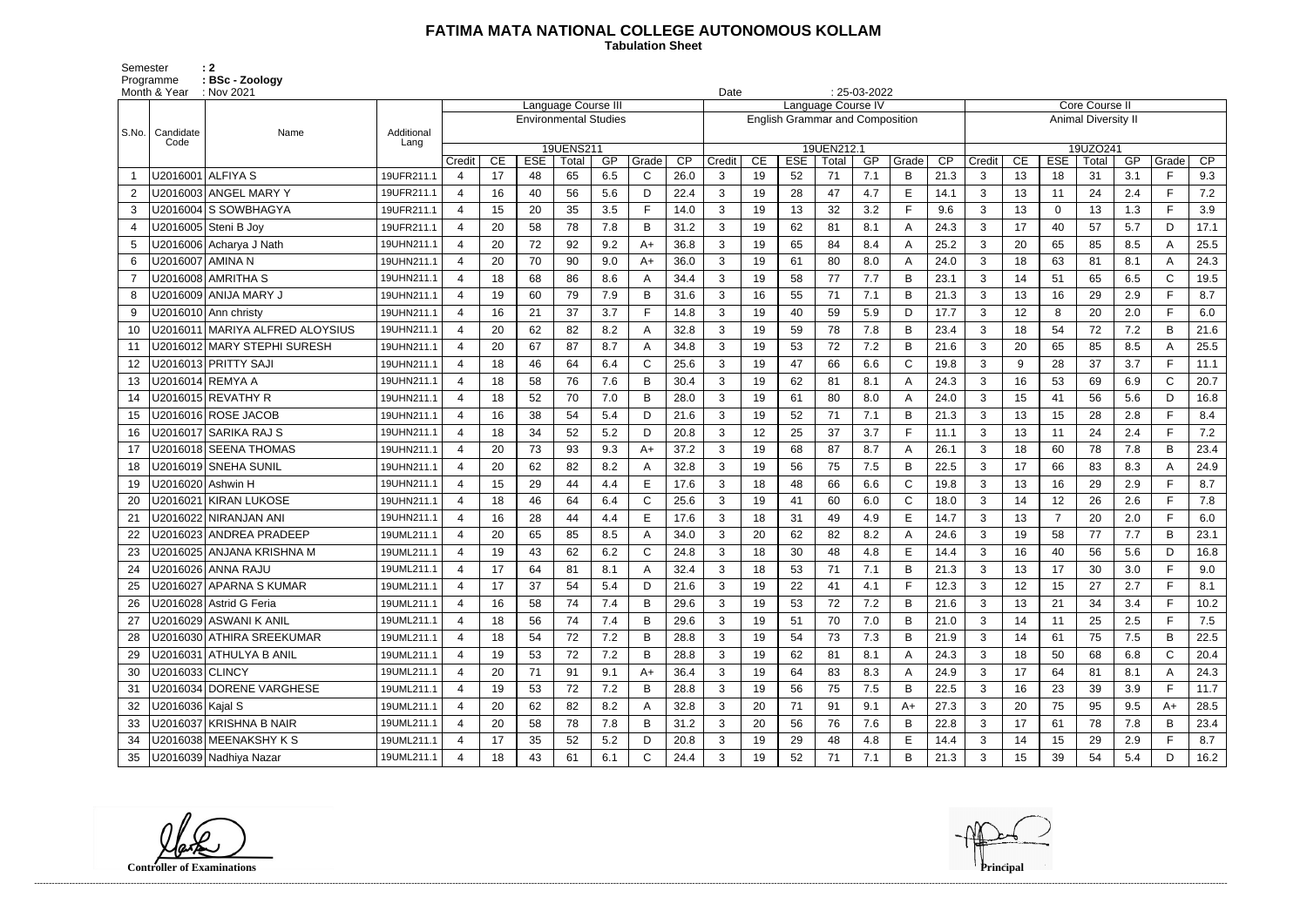|       |                   |                               |                    |                          |     |                              | Language Course III |           |       |                 | Language Course IV |           |            |                                        |           |              |      |                     | Core Course II |            |       |     |              |      |  |
|-------|-------------------|-------------------------------|--------------------|--------------------------|-----|------------------------------|---------------------|-----------|-------|-----------------|--------------------|-----------|------------|----------------------------------------|-----------|--------------|------|---------------------|----------------|------------|-------|-----|--------------|------|--|
|       |                   |                               |                    |                          |     | <b>Environmental Studies</b> |                     |           |       |                 |                    |           |            | <b>English Grammar and Composition</b> |           |              |      | Animal Diversity II |                |            |       |     |              |      |  |
| S.No. | Candidate<br>Code | Name                          | Additional<br>Lang |                          |     |                              |                     |           |       |                 |                    |           |            |                                        |           |              |      |                     |                |            |       |     |              |      |  |
|       |                   |                               |                    |                          |     |                              | 19UENS211           |           |       |                 |                    |           |            | 19UEN212.1                             |           |              |      |                     | 19UZO241       |            |       |     |              |      |  |
|       |                   |                               |                    | Credit                   | CE. | <b>ESE</b>                   | Total               | <b>GP</b> | Grade | $\overline{CP}$ | Credit             | <b>CE</b> | <b>ESE</b> | Total                                  | <b>GP</b> | Grade        | CP   | Credit              | CE             | <b>ESE</b> | Total | GP  | Grade        | CP   |  |
| 36    |                   | U2016040   NEEMA ELSA         | 19UML211.1         |                          | 20  | 58                           | 78                  | 7.8       |       | 31.2            |                    | 19        | 63         | 82                                     | 8.2       | A            | 24.6 |                     | 15             | 28         | 43    | 4.3 | E.           | 12.9 |  |
| 37    |                   | U2016041 PREEMA JOY           | 19UML211.1         | $\overline{4}$           | 19  | 54                           | 73                  | 7.3       | B.    | 29.2            |                    | 19        | 56         | 75                                     | 7.5       | <sub>B</sub> | 22.5 | 3                   | 17             | 49         | 66    | 6.6 | $\mathsf{C}$ | 19.8 |  |
| 38    |                   | U2016042   ROSHNI J           | 19UML211.1         | 4                        | 19  | 45                           | 64                  | 6.4       |       | 25.6            |                    | 19        | 55         | 74                                     | 7.4       | B            | 22.2 | $\sim$              | 15             | 38         | 53    | 5.3 | D            | 15.9 |  |
| 39    |                   | U2016044 SONA JOSE            | 19UML211.1         | $\overline{A}$           | 18  | 57                           | 75                  | 7.5       | R     | 30.0            |                    | 20        | 57         | 77                                     | 7.7       | B            | 23.1 | 3                   | 14             | 13         | 27    | 2.7 | Е            | 8.1  |  |
| 40    |                   | U2016045 SUSAN ALEX           | 19UML211.1         |                          | 20  | 58                           | 78                  | 7.8       |       | 31.2            |                    | 20        | 61         | 81                                     | -8.1      | A            | 24.3 |                     |                | 57         | 74    | 7.4 | B            | 22.2 |  |
| 41    |                   | U2016046 TREESA A             | 19UML211.1         | $\overline{a}$           | 20  | 65                           | 85                  | 8.5       |       | 34.0            |                    | 20        | 65         | 85                                     | 8.5       | A            | 25.5 | 3                   | 20             | 77         | 97    | 9.7 | A+           | 29.1 |  |
| 42    |                   | U2016047   VARSHA JOHN BRITTO | 19UML211.1         | $\boldsymbol{\varDelta}$ | 20  | 71                           | 91                  | 9.1       | $A+$  | 36.4            |                    | 19        | 62         | 81                                     | 8.1       | A            | 24.3 |                     | 16             | 53         | 69    | 6.9 | $\sim$<br>U. | 20.7 |  |
| 43    |                   | U2016048 VARSHA S HARI        | 19UML211.1         | $\boldsymbol{\Delta}$    | 20  | 61                           | -81                 | 8.1       |       | 32.4            |                    | 19        | 58         | 77                                     | 7.7       | B            | 23.1 | 3                   | 17             | 59         | 76    | 7.6 | B            | 22.8 |  |
| 44    |                   | U2016049   VIRGEENA V VINCENT | 19UML211.1         | $\overline{4}$           | 18  | 48                           | 66                  | 6.6       | U.    | 26.4            |                    | 19        | 61         | 80                                     | 8.0       | A            | 24.0 | 3                   | 14             | 32         | 46    | 4.6 | E            | 13.8 |  |
| 45    |                   | U2016050 ABHIJITH M           | 19UML211.1         | $\boldsymbol{4}$         | 17  | 38                           | 55                  | 5.5       |       | 22.0            |                    | 18        | 47         | 65                                     | 6.5       | C.           | 19.5 | 3                   | 13             | 14         | 27    | 2.7 |              | 8.1  |  |
| 46    |                   | U2016051 ARON NICHOLAS        | 19UML211.1         | $\overline{4}$           | 19  | 48                           | 67                  | 6.7       |       | 26.8            |                    | 19        | 67         | 86                                     | 8.6       | A            | 25.8 | 3                   | 15             | 65         | 80    | 8.0 |              | 24.0 |  |
| 47    |                   | U2016052 ROSHIN THOMAS        | 19UML211.1         |                          | 18  | 51                           | 69                  | 6.9       | ◡     | 27.6            |                    | 18        | 56         | 74                                     | 7.4       | B            | 22.2 |                     | 13             | 55         | 68    | 6.8 | ◡            | 20.4 |  |

**Controller of Examinations Principal**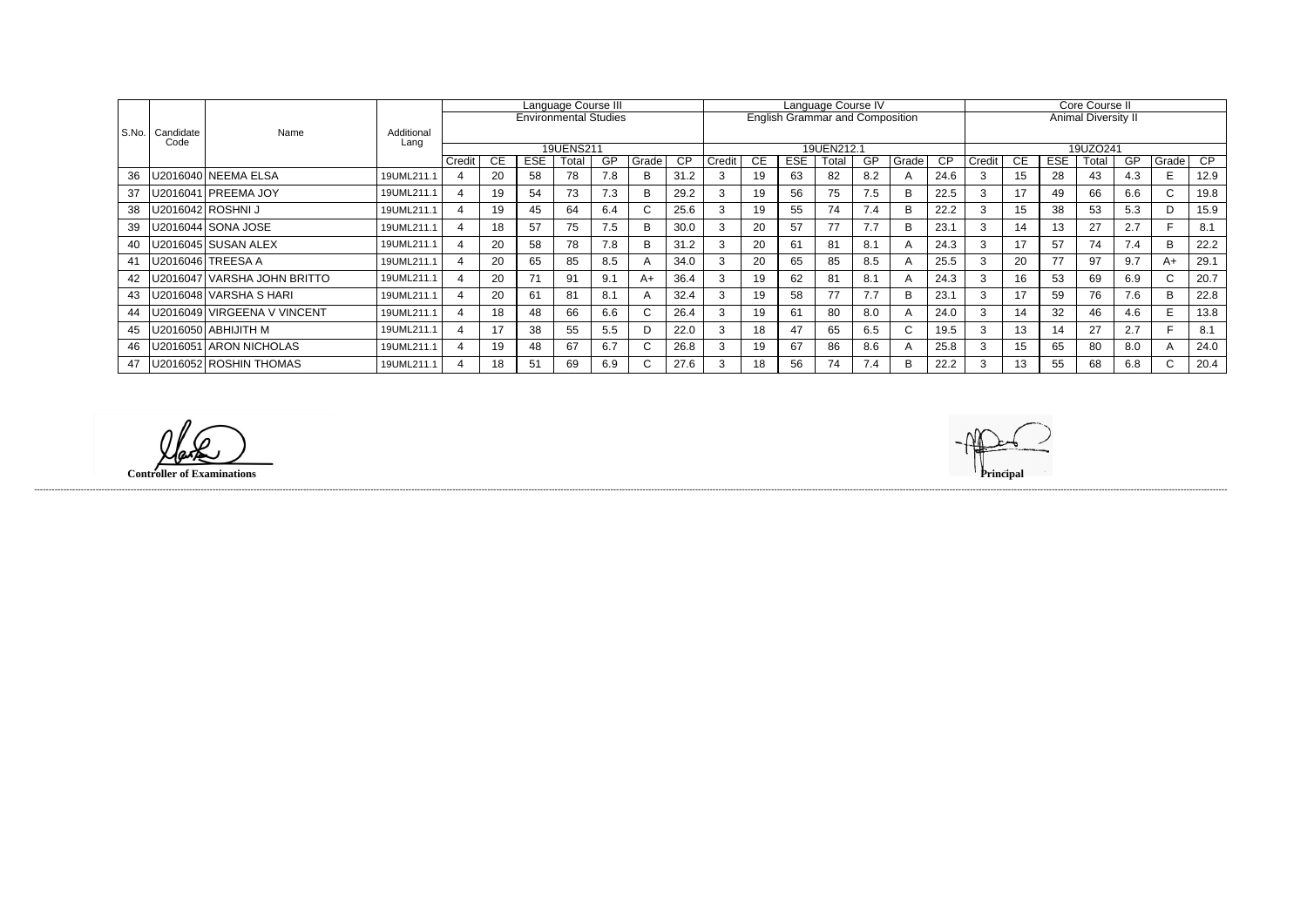|       |                   |                                 |                    | <b>Complementary Course III</b> |    |            |                                      |     |              |                                       | <b>Complementary Course IV</b>                                       |    |                |        |     |              |      |  |
|-------|-------------------|---------------------------------|--------------------|---------------------------------|----|------------|--------------------------------------|-----|--------------|---------------------------------------|----------------------------------------------------------------------|----|----------------|--------|-----|--------------|------|--|
|       |                   |                                 |                    |                                 |    |            | Inorganic and Bioinorganic Chemistry |     |              | Anatomy, Embryology & Micro technique |                                                                      |    |                |        |     |              |      |  |
| S.No. | Candidate<br>Code | Name                            | Additional<br>Lang |                                 |    |            |                                      |     |              |                                       |                                                                      |    |                |        |     |              |      |  |
|       |                   |                                 |                    | Credit                          | CE | <b>ESE</b> | 19UCH231.4<br>Total                  | GP  | Grade        |                                       | 19UBO231<br>CP<br>CE<br><b>ESE</b><br>GP<br>Credit<br>Total<br>Grade |    |                |        |     |              |      |  |
|       | U2016001 ALFIYA S |                                 | 19UFR211.1         | 2                               | 20 | 28         | 48                                   | 4.8 | E            | CP<br>9.6                             | $\overline{2}$                                                       | 11 | 40             | 51     | 5.1 | D            | 10.2 |  |
| 2     |                   | U2016003 ANGEL MARY Y           | 19UFR211.1         | $\overline{2}$                  | 20 | 8          | 28                                   | 2.8 | F            | 5.6                                   | 2                                                                    | 11 | 11             | 22     | 2.2 | F            | 4.4  |  |
| 3     |                   | U2016004 S SOWBHAGYA            | 19UFR211.1         | $\overline{2}$                  | 20 |            | 21                                   | 2.1 | F            | 4.2                                   | $\overline{2}$                                                       | 12 |                | 13     | 1.3 | F            | 2.6  |  |
| 4     |                   | U2016005 Steni B Joy            | 19UFR211.1         | $\overline{2}$                  | 20 | 63         | 83                                   | 8.3 | Α            | 16.6                                  | $\overline{2}$                                                       | 16 | 66             | 82     | 8.2 | A            | 16.4 |  |
| 5     |                   | U2016006 Acharya J Nath         | 19UHN211.1         | $\overline{2}$                  | 20 | 72         | 92                                   | 9.2 | $A+$         | 18.4                                  | $\overline{2}$                                                       | 20 | 76             | 96     | 9.6 | $A+$         | 19.2 |  |
| 6     | U2016007 AMINA N  |                                 | 19UHN211.1         | $\overline{2}$                  | 20 | 55         | 75                                   | 7.5 | B            | 15.0                                  | $\overline{2}$                                                       | 16 | 67             | 83     | 8.3 | A            | 16.6 |  |
| 7     |                   | U2016008 AMRITHA S              | 19UHN211.1         | $\overline{2}$                  | 20 | 58         | 78                                   | 7.8 | B            | 15.6                                  | $\overline{2}$                                                       | 12 | 55             | 67     | 6.7 | C            | 13.4 |  |
| 8     |                   | U2016009 ANIJA MARY J           | 19UHN211.1         | $\overline{2}$                  | 20 | 23         | 43                                   | 4.3 | F            | 8.6                                   | $\overline{2}$                                                       | 13 | 28             | 41     | 4.1 | E            | 8.2  |  |
| 9     |                   | U2016010 Ann christy            | 19UHN211.1         | $\overline{2}$                  | 20 | 4          | 24                                   | 2.4 | E            | 4.8                                   | $\overline{2}$                                                       | 11 | 14             | 25     | 2.5 | F            | 5.0  |  |
| 10    |                   | U2016011 MARIYA ALFRED ALOYSIUS | 19UHN211.1         | $\overline{2}$                  | 20 | 39         | 59                                   | 5.9 | D            | 11.8                                  | 2                                                                    | 14 | 46             | 60     | 6.0 | C            | 12.0 |  |
| 11    |                   | U2016012 MARY STEPHI SURESH     | 19UHN211.1         | $\overline{2}$                  | 20 | 47         | 67                                   | 6.7 | $\mathsf{C}$ | 13.4                                  | $\overline{2}$                                                       | 17 | 68             | 85     | 8.5 | Α            | 17.0 |  |
| 12    |                   | U2016013 PRITTY SAJI            | 19UHN211.1         | $\overline{2}$                  | 20 | 19         | 39                                   | 3.9 | F            | 7.8                                   | $\overline{2}$                                                       | 11 | 35             | 46     | 4.6 | E            | 9.2  |  |
| 13    |                   | U2016014 REMYA A                | 19UHN211.1         | $\overline{2}$                  | 20 | 61         | 81                                   | 8.1 | A            | 16.2                                  | $\overline{2}$                                                       | 17 | 50             | 67     | 6.7 | $\mathsf{C}$ | 13.4 |  |
|       |                   | U2016015 REVATHY R              |                    |                                 | 20 | 35         | 55                                   |     |              |                                       | $\overline{2}$                                                       | 14 | 57             | 71     | 7.1 | B            | 14.2 |  |
| 14    |                   |                                 | 19UHN211.1         | $\overline{2}$                  |    |            |                                      | 5.5 | D<br>F       | 11.0                                  |                                                                      |    |                |        |     | F            |      |  |
| 15    |                   | U2016016 ROSE JACOB             | 19UHN211.1         | $\overline{2}$                  | 20 | 5          | 25                                   | 2.5 | F            | 5.0                                   | $\overline{2}$                                                       | 12 | 13             | 25     | 2.5 | F            | 5.0  |  |
| 16    |                   | U2016017 SARIKA RAJ S           | 19UHN211.1         | $\overline{2}$                  | 20 | 5          | 25                                   | 2.5 |              | 5.0                                   | $\overline{2}$                                                       | 10 | 6              | 16     | 1.6 |              | 3.2  |  |
| 17    |                   | U2016018 SEENA THOMAS           | 19UHN211.1         | $\overline{2}$                  | 20 | 73         | 93                                   | 9.3 | $A+$         | 18.6                                  | $\overline{2}$                                                       | 17 | 73             | 90     | 9.0 | $A+$         | 18.0 |  |
| 18    |                   | U2016019 SNEHA SUNIL            | 19UHN211.1         | $\overline{2}$                  | 20 | 52         | 72                                   | 7.2 | B<br>F       | 14.4                                  | $\overline{2}$                                                       | 17 | 64             | 81     | 8.1 | Α<br>F       | 16.2 |  |
| 19    | U2016020 Ashwin H |                                 | 19UHN211.1         | $\overline{2}$                  | 20 | 6          | 26                                   | 2.6 |              | 5.2                                   | $\overline{2}$                                                       | 12 | 19             | 31     | 3.1 |              | 6.2  |  |
| 20    |                   | U2016021 KIRAN LUKOSE           | 19UHN211.1         | $\overline{2}$                  | 20 | 43         | 63                                   | 6.3 | C            | 12.6                                  | $\overline{2}$                                                       | 13 | 13             | 26     | 2.6 | F            | 5.2  |  |
| 21    |                   | U2016022 NIRANJAN ANI           | 19UHN211.1         | $\overline{2}$                  | 19 | 4          | 23                                   | 2.3 | F            | 4.6                                   | $\overline{2}$                                                       | 13 | $\overline{2}$ | 15     | 1.5 | F            | 3.0  |  |
| 22    |                   | U2016023 ANDREA PRADEEP         | 19UML211.1         | $\overline{2}$                  | 20 | 65         | 85                                   | 8.5 | Α            | 17.0                                  | $\overline{2}$                                                       | 17 | 57             | 74     | 7.4 | B            | 14.8 |  |
| 23    |                   | U2016025 ANJANA KRISHNA M       | 19UML211.1         | $\overline{2}$                  | 20 | 21         | 41                                   | 4.1 | F            | 8.2                                   | $\overline{2}$                                                       | 15 | 38             | 53     | 5.3 | D            | 10.6 |  |
| 24    |                   | U2016026 ANNA RAJU              | 19UML211.1         | $\overline{2}$                  | 20 | 12         | 32                                   | 3.2 | E            | 6.4                                   | $\overline{2}$                                                       | 10 | 30             | 40     | 4.0 | E            | 8.0  |  |
| 25    |                   | U2016027 APARNA S KUMAR         | 19UML211.1         | $\overline{\mathbf{c}}$         | 20 | 3          | 23                                   | 2.3 | F            | 4.6                                   | $\mathcal{D}$                                                        | 12 | 18             | $30\,$ | 3.0 | F            | 6.0  |  |
| 26    |                   | U2016028 Astrid G Feria         | 19UML211.1         | $\overline{2}$                  | 20 | 29         | 49                                   | 4.9 | E            | 9.8                                   | $\overline{2}$                                                       | 12 | 28             | 40     | 4.0 | E            | 8.0  |  |
| 27    |                   | U2016029 ASWANI K ANIL          | 19UML211.1         | $\overline{2}$                  | 20 | 29         | 49                                   | 4.9 | Е            | 9.8                                   | $\overline{2}$                                                       | 14 | 28             | 42     | 4.2 | E            | 8.4  |  |
| 28    |                   | U2016030 ATHIRA SREEKUMAR       | 19UML211.1         | $\overline{2}$                  | 20 | 37         | 57                                   | 5.7 | D            | 11.4                                  | $\overline{2}$                                                       | 13 | 57             | 70     | 7.0 | В            | 14.0 |  |
| 29    |                   | U2016031 ATHULYA B ANIL         | 19UML211.1         | $\overline{2}$                  | 20 | 58         | 78                                   | 7.8 | B            | 15.6                                  | $\overline{2}$                                                       | 16 | 65             | 81     | 8.1 | A            | 16.2 |  |
| 30    | U2016033 CLINCY   |                                 | 19UML211.1         | $\overline{2}$                  | 20 | 63         | 83                                   | 8.3 | A            | 16.6                                  | $\overline{2}$                                                       | 17 | 61             | 78     | 7.8 | B            | 15.6 |  |
| 31    |                   | U2016034 DORENE VARGHESE        | 19UML211.1         | $\overline{2}$                  | 20 | 47         | 67                                   | 6.7 | $\mathsf{C}$ | 13.4                                  | $\overline{2}$                                                       | 14 | 51             | 65     | 6.5 | C            | 13.0 |  |
| 32    | U2016036 Kajal S  |                                 | 19UML211.1         | $\overline{2}$                  | 20 | 72         | 92                                   | 9.2 | $A+$         | 18.4                                  | $\overline{2}$                                                       | 20 | 78             | 98     | 9.8 | $A+$         | 19.6 |  |
| 33    |                   | U2016037 KRISHNA B NAIR         | 19UML211.1         | $\overline{2}$                  | 20 | 43         | 63                                   | 6.3 | $\mathsf{C}$ | 12.6                                  | $\overline{2}$                                                       | 17 | 60             | 77     | 7.7 | В            | 15.4 |  |
| 34    |                   | U2016038 MEENAKSHY K S          | 19UML211.1         | $\overline{2}$                  | 20 | 13         | 33                                   | 3.3 | F            | 6.6                                   | $\overline{c}$                                                       | 12 | 28             | 40     | 4.0 | E            | 8.0  |  |
| 35    |                   | U2016039 Nadhiya Nazar          | 19UML211.1         | $\overline{2}$                  | 20 | 28         | 48                                   | 4.8 | Е            | 9.6                                   | $\overline{a}$                                                       | 13 | 40             | 53     | 5.3 | D            | 10.6 |  |

**Controller of Examinations**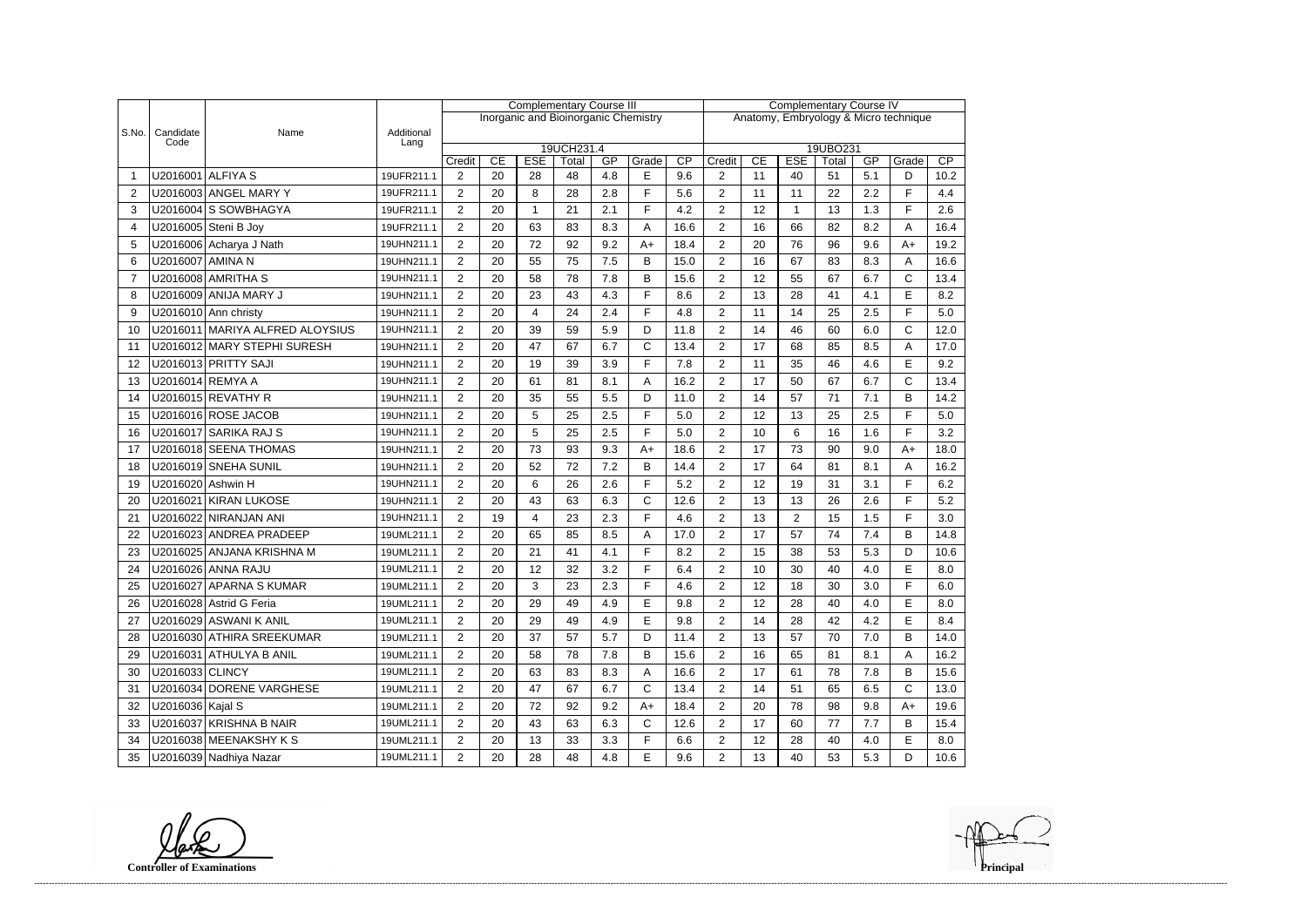|                |                   |                               |                    |                |           |            | <b>Complementary Course III</b> |     |                                             | <b>Complementary Course IV</b> |                                       |           |            |          |     |       |      |
|----------------|-------------------|-------------------------------|--------------------|----------------|-----------|------------|---------------------------------|-----|---------------------------------------------|--------------------------------|---------------------------------------|-----------|------------|----------|-----|-------|------|
|                |                   |                               |                    |                |           |            |                                 |     | <b>Inorganic and Bioinorganic Chemistry</b> |                                | Anatomy, Embryology & Micro technique |           |            |          |     |       |      |
| S.No.          | Candidate<br>Code | Name                          | Additional<br>Lang |                |           |            |                                 |     |                                             |                                |                                       |           |            |          |     |       |      |
|                |                   |                               |                    |                |           |            | 19UCH231.4                      |     |                                             |                                |                                       |           |            | 19UBO231 |     |       |      |
|                |                   |                               |                    | Credit         | <b>CE</b> | <b>ESE</b> | Total                           | GP  | Grade                                       | CP                             | Credit                                | <b>CE</b> | <b>ESE</b> | Total    | GP  | Grade | CP   |
| 36             |                   | U2016040 NEEMA ELSA           | 19UML211.1         | 2              | 20        | 11         | 31                              | 3.1 |                                             | 6.2                            | 2                                     | 13        | 33         | 46       | 4.6 | E     | 9.2  |
| 37             |                   | U2016041 PREEMA JOY           | 19UML211.1         | $\overline{2}$ | 20        | 33         | 53                              | 5.3 | D                                           | 10.6                           | 2                                     | 15        | 55         | 70       | 7.0 | B     | 14.0 |
| 38             |                   | U2016042 ROSHNI J             | 19UML211.1         | 2              | 20        | 51         | 71                              | 7.1 | B                                           | 14.2                           | 2                                     | 14        | 51         | 65       | 6.5 | C.    | 13.0 |
| 39             |                   | U2016044 SONA JOSE            | 19UML211.1         | $\overline{2}$ | 20        | 45         | 65                              | 6.5 | C.                                          | 13.0                           | 2                                     | 13        | 36         | 49       | 4.9 | E.    | 9.8  |
| 40             |                   | U2016045 SUSAN ALEX           | 19UML211.1         | $\overline{2}$ | 20        | 38         | 58                              | 5.8 | D                                           | 11.6                           | 2                                     | 12        | 40         | 52       | 5.2 | D     | 10.4 |
| 4 <sup>′</sup> | U2016046          | ITREESA A                     | 19UML211.1         | 2              | 20        | 66         | 86                              | 8.6 | A                                           | 17.2                           | 2                                     | 19        | 70         | 89       | 8.9 | A     | 17.8 |
| 42             |                   | U2016047   VARSHA JOHN BRITTO | 19UML211.1         | 2              | 20        | 49         | 69                              | 6.9 | C.                                          | 13.8                           | 2                                     | 16        | 53         | 69       | 6.9 | C.    | 13.8 |
| 43             |                   | U2016048 VARSHA S HARI        | 19UML211.1         | 2              | 20        | 64         | 84                              | 8.4 | A                                           | 16.8                           | 2                                     | 16        | 60         | 76       | 7.6 | B     | 15.2 |
| 44             | U2016049          | <b>VIRGEENA V VINCENT</b>     | 19UML211.1         | 2              | 20        | 28         | 48                              | 4.8 | E.                                          | 9.6                            | 2                                     | 14        | 41         | 55       | 5.5 | D     | 11.0 |
| 45             |                   | U2016050   ABHIJITH M         | 19UML211.1         | 2              | 19        | 11         | 30                              | 3.0 | F.                                          | 6.0                            | 2                                     | 12        | 19         | 31       | 3.1 | F.    | 6.2  |
| 46             |                   | U2016051 ARON NICHOLAS        | 19UML211.1         | $\overline{2}$ | 20        | 40         | 60                              | 6.0 | C.                                          | 12.0                           | 2                                     | 14        | 66         | 80       | 8.0 | A     | 16.0 |
| 47             |                   | U2016052 ROSHIN THOMAS        | 19UML211.1         | $\overline{2}$ | 19        | 14         | 33                              | 3.3 | F                                           | 6.6                            | 2                                     | 11        | 29         | 40       | 4.0 | E     | 8.0  |

**Controller of Examinations Principal**

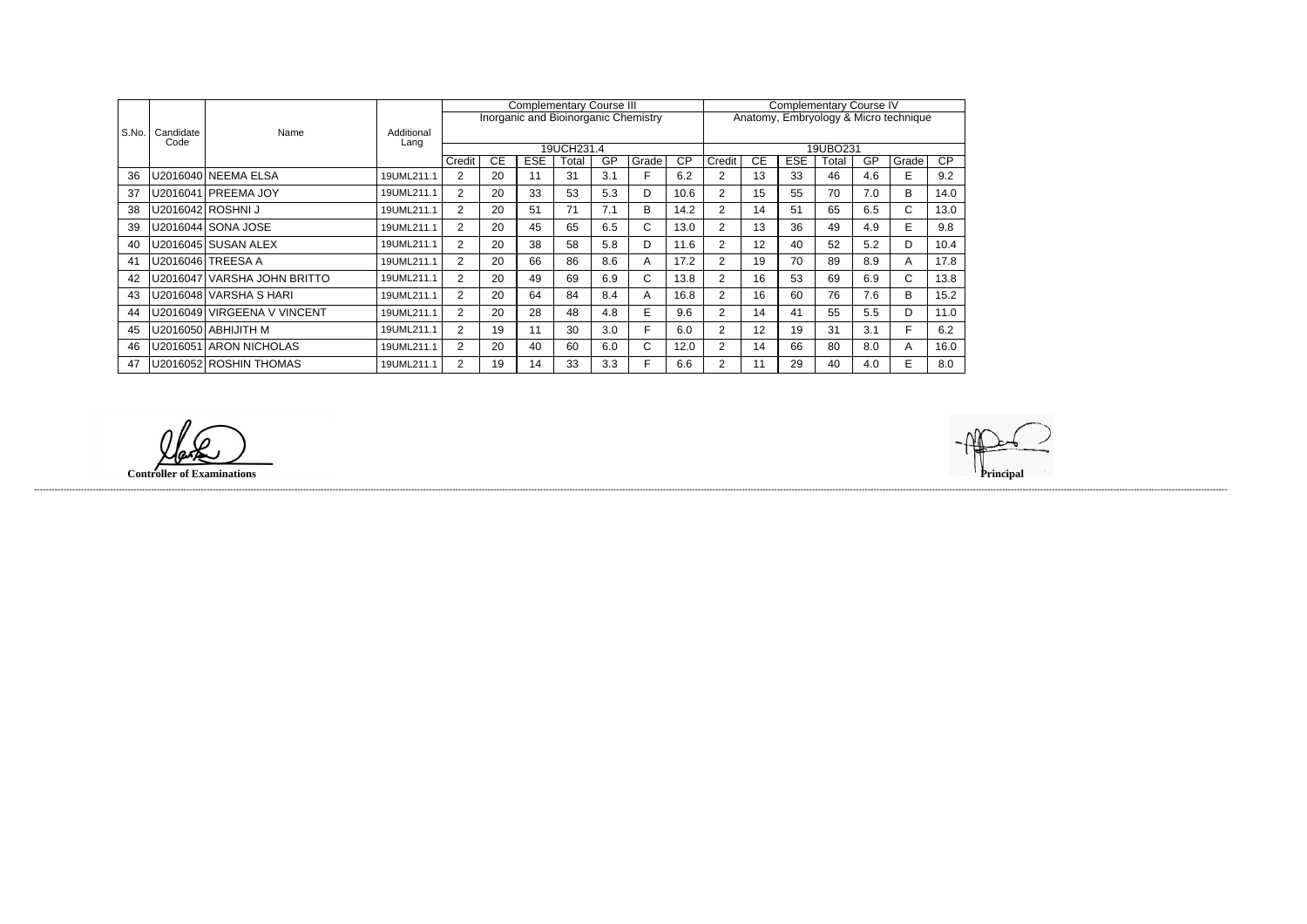|                |                   |                             |                    | Language Course V |    |                |       |     |              |                 |                          |                |             |               |  |
|----------------|-------------------|-----------------------------|--------------------|-------------------|----|----------------|-------|-----|--------------|-----------------|--------------------------|----------------|-------------|---------------|--|
|                |                   |                             |                    |                   |    |                |       |     |              |                 |                          |                |             |               |  |
| S.No.          | Candidate<br>Code | Name                        | Additional<br>Lang |                   |    |                |       |     |              |                 | Total                    | <b>SCPA</b>    | Grade       | Result        |  |
|                |                   |                             |                    | Credit            | CE | <b>ESE</b>     | Total | GP  | Grade        | $\overline{CP}$ |                          |                |             |               |  |
| -1             | U2016001          | <b>ALFIYA S</b>             | 19UFR211.1         | 3                 | 12 | 29             | 41    | 4.1 | E            | 12.3            |                          |                | F           | <b>FAILED</b> |  |
| $\overline{2}$ |                   | U2016003 ANGEL MARY Y       | 19UFR211.1         | 3                 | 10 | 3              | 13    | 1.3 | F            | 3.9             | $\blacksquare$           | $\blacksquare$ | F           | <b>FAILED</b> |  |
| 3              |                   | U2016004 S SOWBHAGYA        | 19UFR211.1         | 3                 | 9  | 4              | 13    | 1.3 | F            | 3.9             | ÷,                       |                | F           | <b>FAILED</b> |  |
| 4              |                   | U2016005 Steni B Joy        | 19UFR211.1         | 3                 | 18 | 67             | 85    | 8.5 | А            | 25.5            | 131.1                    | 7.71           | B           | PASSED        |  |
| 5              |                   | U2016006 Acharya J Nath     | 19UHN211.1         | 3                 | 20 | 78             | 98    | 9.8 | $A+$         | 29.4            | 154.5                    | 9.09           | $A+$        | PASSED        |  |
| 6              | U2016007 AMINA N  |                             | 19UHN211.1         | 3                 | 20 | 73             | 93    | 9.3 | $A+$         | 27.9            | 143.8                    | 8.46           | A           | PASSED        |  |
| $\overline{7}$ |                   | U2016008 AMRITHA S          | 19UHN211.1         | 3                 | 20 | 72             | 92    | 9.2 | A+           | 27.6            | 133.6                    | 7.86           | B           | <b>PASSED</b> |  |
| 8              |                   | U2016009 ANIJA MARY J       | 19UHN211.1         | 3                 | 13 | 62             | 75    | 7.5 | В            | 22.5            | $\overline{\phantom{a}}$ | $\overline{a}$ | F           | <b>FAILED</b> |  |
| 9              |                   | U2016010 Ann christy        | 19UHN211.1         | 3                 | 10 | $\overline{7}$ | 17    | 1.7 | F            | 5.1             |                          |                | F           | <b>FAILED</b> |  |
| 10             | U2016011          | MARIYA ALFRED ALOYSIUS      | 19UHN211.1         | 3                 | 20 | 76             | 96    | 9.6 | $A+$         | 28.8            | 130.4                    | 7.67           | B           | PASSED        |  |
| 11             |                   | U2016012 MARY STEPHI SURESH | 19UHN211.1         | 3                 | 20 | 71             | 91    | 9.1 | $A+$         | 27.3            | 139.6                    | 8.21           | A           | PASSED        |  |
| 12             |                   | U2016013 PRITTY SAJI        | 19UHN211.1         | 3                 | 19 | 73             | 92    | 9.2 | $A+$         | 27.6            |                          |                | F           | <b>FAILED</b> |  |
| 13             |                   | U2016014 REMYA A            | 19UHN211.1         | 3                 | 20 | 66             | 86    | 8.6 | Α            | 25.8            | 130.8                    | 7.69           | B           | PASSED        |  |
| 14             |                   | U2016015 REVATHY R          | 19UHN211.1         | 3                 | 19 | 69             | 88    | 8.8 | Α            | 26.4            | 120.4                    | 7.08           | B           | PASSED        |  |
| 15             |                   | U2016016 ROSE JACOB         | 19UHN211.1         | 3                 | 10 | $\mathbf 0$    | 10    | 1.0 | F            | 3.0             | $\blacksquare$           | $\blacksquare$ | F           | <b>FAILED</b> |  |
| 16             | U2016017          | <b>SARIKA RAJ S</b>         | 19UHN211.1         | 3                 | 10 | 19             | 29    | 2.9 | F            | 8.7             |                          |                | F           | <b>FAILED</b> |  |
| 17             |                   | U2016018 SEENA THOMAS       | 19UHN211.1         | 3                 | 20 | 76             | 96    | 9.6 | $A+$         | 28.8            | 152.1                    | 8.95           | A           | <b>PASSED</b> |  |
| 18             |                   | U2016019 SNEHA SUNIL        | 19UHN211.1         | 3                 | 20 | 78             | 98    | 9.8 | $A+$         | 29.4            | 140.2                    | 8.25           | A           | <b>PASSED</b> |  |
| 19             | U2016020 Ashwin H |                             | 19UHN211.1         | 3                 | 15 | 22             | 37    | 3.7 | F            | 11.1            |                          |                | F           | <b>FAILED</b> |  |
| 20             | U2016021          | <b>KIRAN LUKOSE</b>         | 19UHN211.1         | 3                 | 17 | 16             | 33    | 3.3 | F            | 9.9             | $\blacksquare$           | $\overline{a}$ | F           | <b>FAILED</b> |  |
| 21             |                   | U2016022 NIRANJAN ANI       | 19UHN211.1         | 3                 | 16 | 8              | 24    | 2.4 | F            | 7.2             |                          |                | F           | <b>FAILED</b> |  |
| 22             |                   | U2016023 ANDREA PRADEEP     | 19UML211.1         | 3                 | 19 | 48             | 67    | 6.7 | C            | 20.1            | 133.6                    | 7.86           | B           | <b>PASSED</b> |  |
| 23             |                   | U2016025 ANJANA KRISHNA M   | 19UML211.1         | 3                 | 19 | 47             | 66    | 6.6 | C            | 19.8            | $\blacksquare$           | ÷,             | F           | <b>FAILED</b> |  |
| 24             |                   | U2016026 ANNA RAJU          | 19UML211.1         | 3                 | 19 | 47             | 66    | 6.6 | $\mathsf{C}$ | 19.8            |                          |                | F           | <b>FAILED</b> |  |
| 25             |                   | U2016027 APARNA S KUMAR     | 19UML211.1         | 3                 | 20 | 43             | 63    | 6.3 | C            | 18.9            |                          |                | $\mathsf F$ | <b>FAILED</b> |  |
| 26             |                   | U2016028 Astrid G Feria     | 19UML211.1         | 3                 | 19 | 55             | 74    | 7.4 | B            | 22.2            | $\sim$                   |                | F           | <b>FAILED</b> |  |
| 27             |                   | U2016029 ASWANI K ANIL      | 19UML211.1         | 3                 | 19 | 34             | 53    | 5.3 | D            | 15.9            | $\sim$                   | $\blacksquare$ | F           | <b>FAILED</b> |  |
| 28             |                   | U2016030 ATHIRA SREEKUMAR   | 19UML211.1         | 3                 | 19 | 54             | 73    | 7.3 | B            | 21.9            | 120.5                    | 7.09           | B           | PASSED        |  |
| 29             |                   | U2016031 ATHULYA B ANIL     | 19UML211.1         | 3                 | 19 | 58             | 77    | 7.7 | В            | 23.1            | 128.4                    | 7.55           | B           | <b>PASSED</b> |  |
| 30             | U2016033 CLINCY   |                             | 19UML211.1         | 3                 | 19 | 60             | 79    | 7.9 | B            | 23.7            | 141.5                    | 8.32           | A           | PASSED        |  |
| 31             |                   | U2016034 DORENE VARGHESE    | 19UML211.1         | 3                 | 19 | 62             | 81    | 8.1 | A            | 24.3            |                          |                | F           | <b>FAILED</b> |  |
| 32             | U2016036 Kajal S  |                             | 19UML211.1         | 3                 | 19 | 61             | 80    | 8.0 | A            | 24.0            | 150.6                    | 8.86           | A           | PASSED        |  |
| 33             |                   | U2016037 KRISHNA B NAIR     | 19UML211.1         | 3                 | 19 | 58             | 77    | 7.7 | B            | 23.1            | 128.5                    | 7.56           | B           | <b>PASSED</b> |  |
| 34             |                   | U2016038 MEENAKSHY K S      | 19UML211.1         | 3                 | 20 | 32             | 52    | 5.2 | D            | 15.6            |                          |                | F           | <b>FAILED</b> |  |
| 35             |                   | U2016039 Nadhiya Nazar      | 19UML211.1         | 3                 | 19 | 53             | 72    | 7.2 | B            | 21.6            | 103.7                    | 6.10           | $\mathsf C$ | <b>PASSED</b> |  |

**Controller of Examinations**